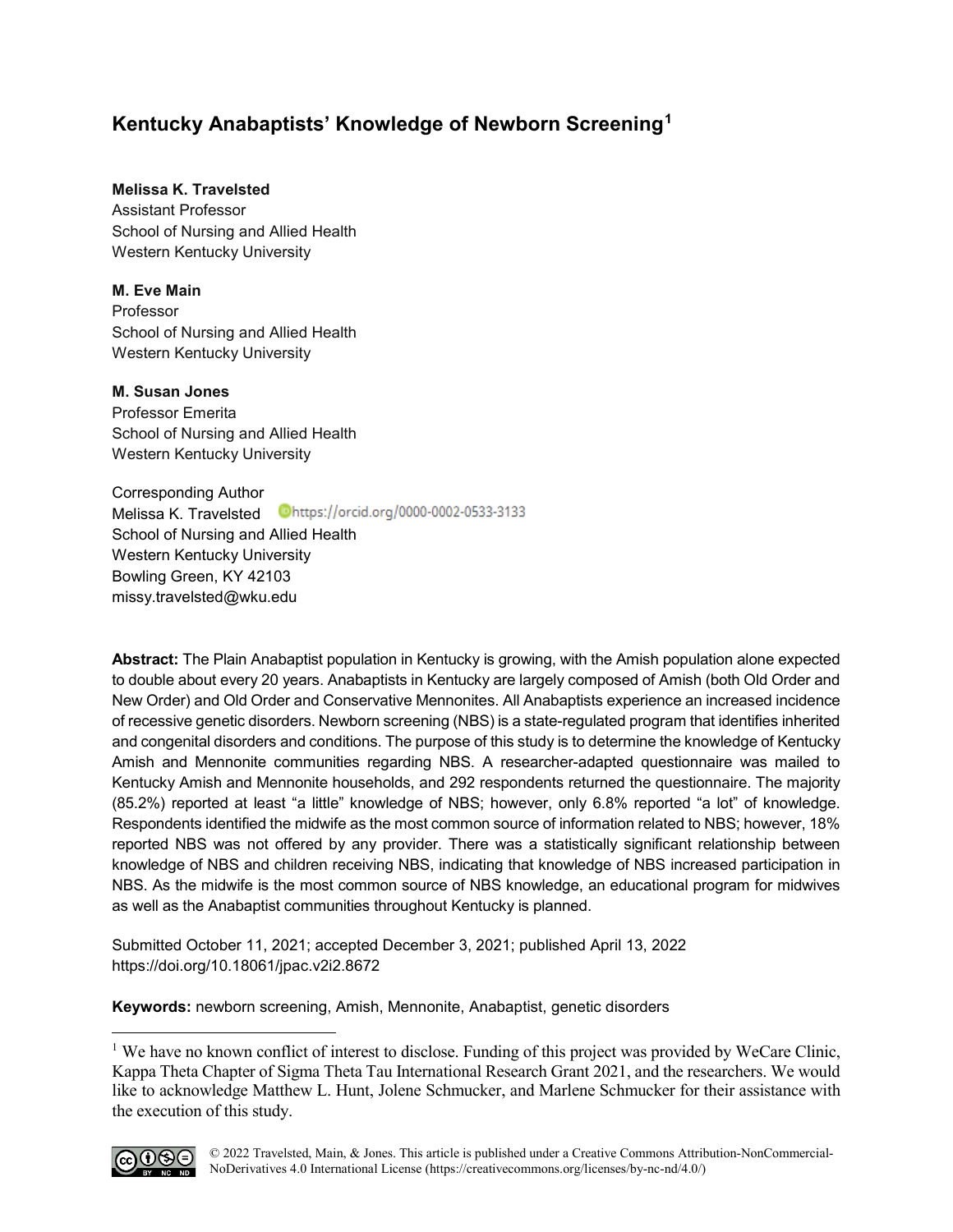K entucky is one of the few southern states with a significant Anabaptist population, including<br>
Cold Order Amish, Old Order Mennonites, Conservative Mennonites, New Order Amish, and Old Order Amish, Old Order Mennonites, Conservative Mennonites, New Order Amish, and others (Donnermeyer & Luthy, 2013). The Anabaptist population in Kentucky is growing rapidly. From 2000 to 2012, the number of Amish settlements in Kentucky increased from 22 to 48 and the population grew from 4,850 to 14,215 (Young Center for Anabaptist and Pietist Studies, 2021). It is estimated that the Amish population will double every 20 years (Donnermeyer, 2021). Hart County is the most densely populated Amish (both Old Order and New Order) community in Kentucky, comprising 5.9% of the county population (J. Donnermeyer, personal communication, September 27, 2021). The precise number of the other Anabaptist groups in Hart County is not known but likely raises the proportion to over 7.0%.

The Anabaptist communities have been described as both "separatist and communityoriented," referring to those outside of their tradition as "English" (Kraybill et al., 2013). Due to the small number of founders and the practice of marrying within their religious community, the Anabaptists experience an increased incidence of recessive genetic disorders such as maple syrup urine disease (MSUD) and glutaric acidemia type 1 (GA1) (Lopes et al., 2016). Hunt et al. (2018) found that more than one-third of Kentucky Anabaptist households reported a family member with a diagnosed or suspected genetic condition.

Newborn Screening (NBS) is critical for the identification of potentially lethal or debilitating diseases and disorders that are not apparent at the time of birth (Newborn Screening Technical Assistance and Evaluation Program, 2021). Anabaptists have a keen sense of community and responsibility for the care of family and a preference to receive care in the home rather than at a hospital. Most Anabaptist families choose an in-home birth with a midwife,  $2$  precluding mandatory newborn screening in the hospital (Anderson & Potts, 2020). However, there is a gap in the literature regarding knowledge of Newborn Screening (NBS) on the part of Kentucky Anabaptists. The purpose of this study is to determine the level and source of knowledge of Kentucky Amish and Mennonite communities regarding NBS. The research questions include:

- 1. What is the self-reported knowledge regarding NBS of Kentucky Amish and Mennonite households?
- 2. What is the source of Kentucky Amish and Mennonite households' knowledge of NBS?
- 3. How does Kentucky Amish and Mennonite self-reported knowledge of NBS relate to NBS rates?

#### **Background**

 $\overline{\phantom{a}}$ 

In the eighteenth century, religious persecution led to the migration of Anabaptist groups such as the Amish and Mennonites from Europe to Pennsylvania (Nolt, 2015). Small groups of Anabaptists

<span id="page-1-0"></span><sup>2</sup> Most Anabaptists use traditional or lay midwives. Lay midwives are community midwives with practical experience such as an apprenticeship with a practicing midwife; however, they are uncertified or unlicensed with the state.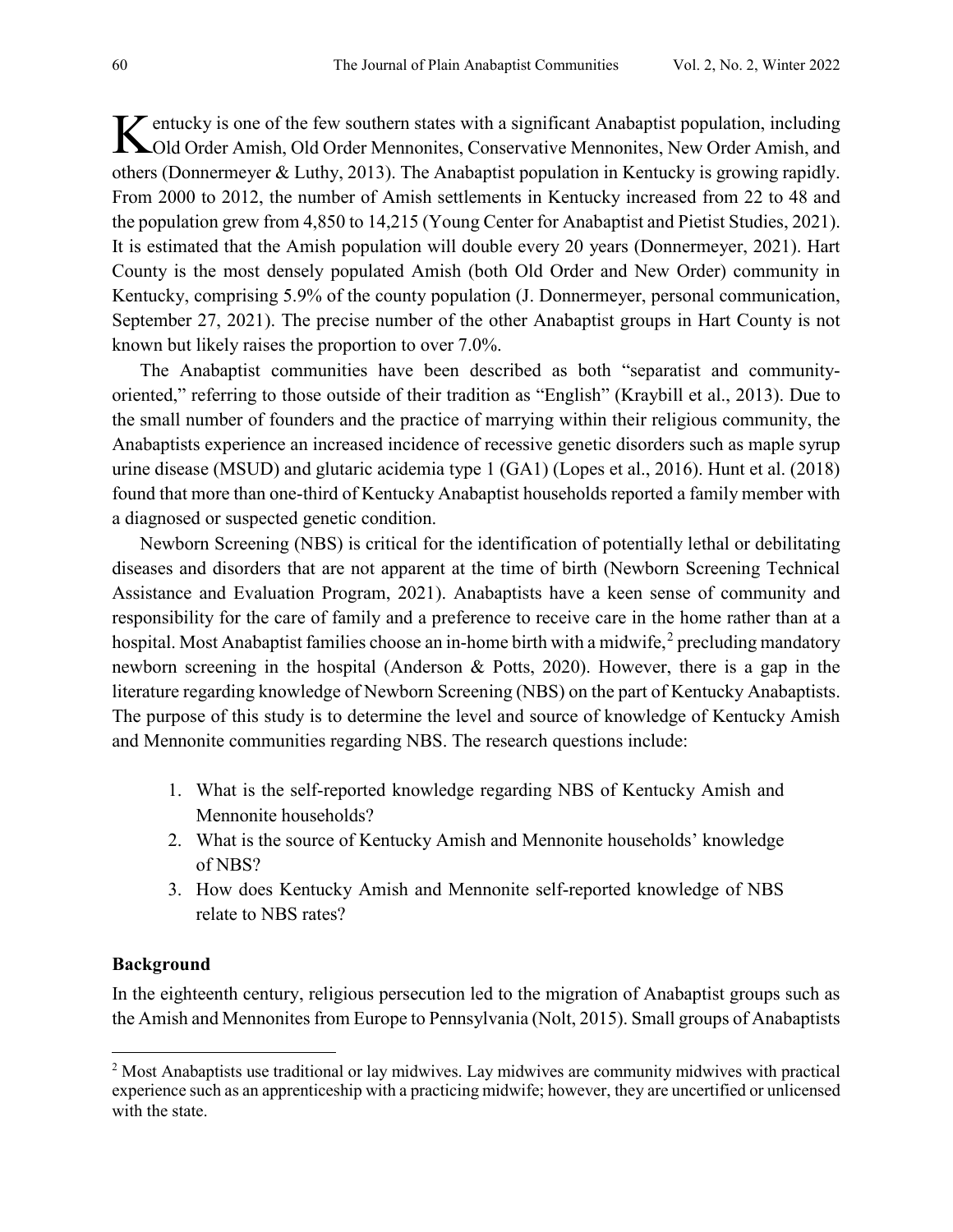have since migrated to other states, including Kentucky. Migration of Anabaptist families to Kentucky began in 1958 with the first settlement near Guthrie in Todd County (Donnermeyer & Anderson, 2014).

*Genetic drift* is a lack of genetic diversity, and it facilitates the loss of some traits as well as the increased rate of rare genetic traits and diseases (Lopes et al, 2016). The *founder effect* is the type of genetic drift seen in the Anabaptist population (Brennan, 2018). Due to the small number of founders and the practice of endogamy (marriage within one's religious group), the Anabaptists experience a fair degree of genetic isolation (Strauss et al., 2012). This isolation leads to an increase in the incidence of recessive genetic disorders when compared to the general population (Lopes et al., 2016; Sieren et al., 2016).

# *Genetics Clinics*

In 1989, the Clinic for Special Children was established in Strasburg, Pennsylvania, by Dr. D. Holmes Morton, his wife, Caroline, and local Anabaptist residents (Hendricks, 1994). The initial goal of the clinic was prevention of disability and death of children with MSUD and GA1 through early diagnosis and intervention (Morton et al., 2003). Morton's success in diagnosing and treating MSUD and GA1 in Anabaptist children expanded the knowledge and treatment of these genetic conditions, which improved quality of life.

MSUD, a recessive inherited disease, is noted in the Old Order Mennonite community. It is a rare metabolic disorder in which symptoms begin to emerge within 48 hours of birth and, if untreated, causes progressive brain damage that can lead to death within weeks or months (National Organization for Rare Disorders, 2020). According to Frazier et al. (2014) the worldwide incidence of MSUD is  $\sim$ 1 in 185,000 births while the incidence in Old Order Mennonites is  $\sim$ 1 in 200 births. NBS provides early detection, allowing for early intervention with nutritional therapy to promote normal growth and development (Frazier et al., 2014).

GA1 is a genetic disorder that is more commonly seen in the Anabaptist population and especially in the Old Order Amish, with a birth incidence as high as  $\sim$ 1 per 400 births, while the worldwide birth incidence is ~1 per 90,000 (Strauss et al., 2020). GA1 is a metabolic disorder that causes an accumulation of metabolites in the brain, leading to permanent brain damage resulting in movement disorders. A study by Strauss et al. (2020) indicates that NBS in combination with "appropriate metabolic formula and timely intravenous (IV) infusion therapy during the first two years of life, prevents more than 90% striatal injuries while supporting normal growth and psychomotor development" (p. 326).

Following Morton's initial work, similar clinics serving the Plain Anabaptists were established in Ohio and Indiana. The initial meeting to discuss the establishment of a genetic clinic in western Kentucky occurred in March of 2009. During a visit to Christian County in May 2015, Dr. Morton provided guidance in the creation of a Kentucky genetic clinic (Grace, 2017). Hunt et al. (2018) completed a needs assessment that demonstrated necessity for a clinic in the central and western areas of Kentucky. The WeCare Clinic-Medical Care for Special Needs (WeCare Clinic) in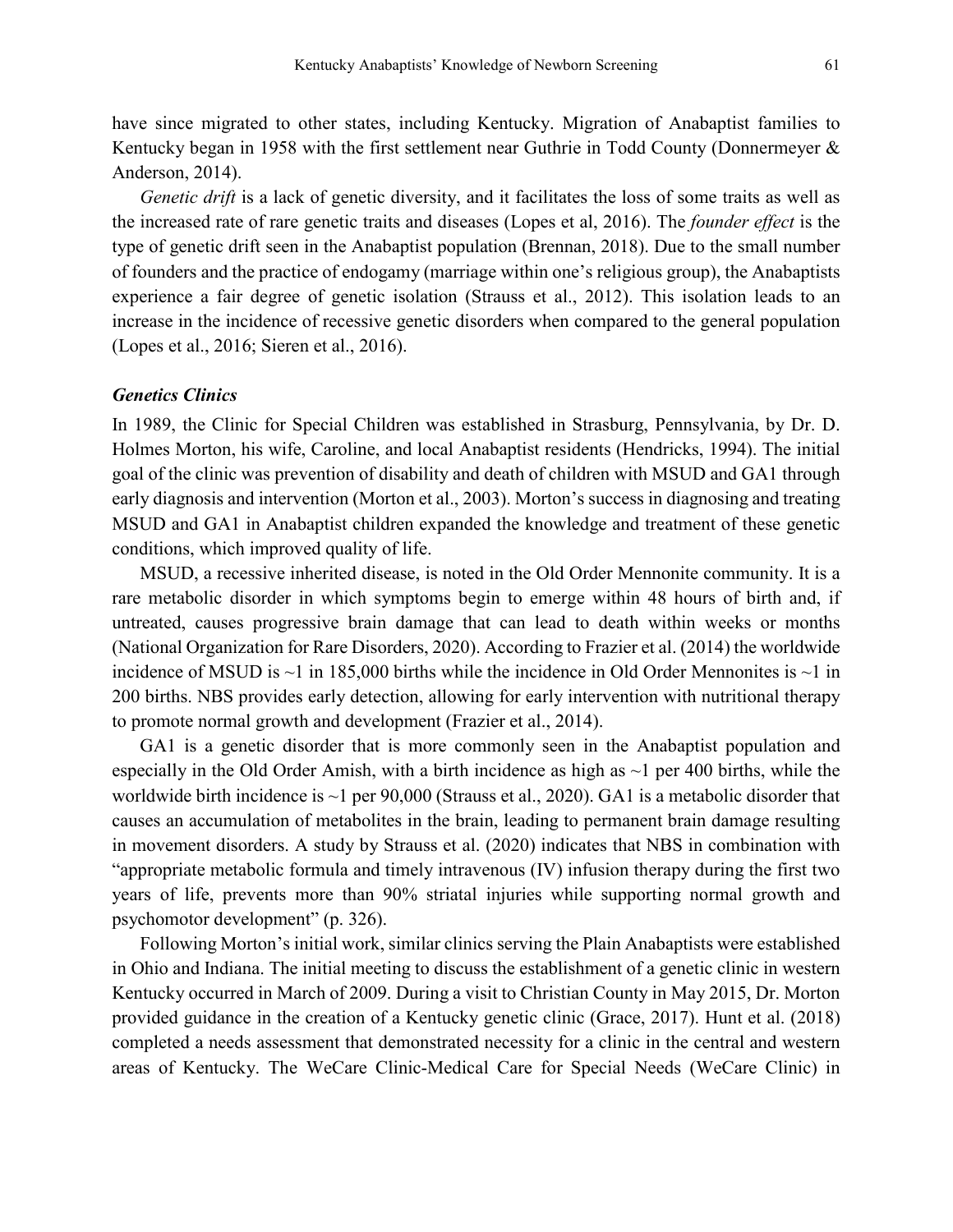Pembroke, Kentucky, opened in December of 2020 to serve the needs of the Amish, Mennonite, and English communities in central and western Kentucky (WeCare Clinic, 2020).

## *Newborn Screening*

NBS is essential in the detection of inherited and congenital disorders and conditions that, if untreated, could lead to disability or death (National Library of Medicine, 2021). NBS is composed of blood tests for inherited disorders, hearing assessment, and pulse oximetry to screen for congenital heart defects. NBS is a state-run public health program, with each state adopting a panel of tests and regulations to manage testing and results (Kelly et al., 2016). Efforts to screen newborns began in the 1960s with the implementation of the phenylketonuria (PKU) screening test (Baby's First Test, 2018). The Secretary of the Department of Health and Human Services (HHS) and the Advisory Committee on Heritable Disorders in Newborns and Children (ACHDNC) recommend a standardized list of disorders to be included in the state-run newborn screening program (ACHDNC, 2020; Kelly et al., 2016). This list is known as the Recommended Uniform Screening Panel (RUSP) (Health Resources & Services Administration, 2020). Over 12,000 newborns with genetic diseases or disorders are identified from NBS each year in the United States (Newborn Screening Technical Assistance and Evaluation Program, 2020).

 All U.S. states require testing for at least 30 disorders (NICHD, 2021). The Kentucky Cabinet for Health and Family Services (CHFS) operates the Kentucky Newborn Screening Program and specifies 54 disorders for screening (Newborn Screening Program, 2021). Kentucky law requires Krabbe disease to be included with the RUSP disorders. All newborns in Kentucky are required to receive NBS (Baby's First Test, 2021). The James William Lazzaro and Madison Leigh Heflin Newborn Screening Act (1966/2020) mandates infants less than 28 days of age be screened for inherited and congenital abnormalities prior to discharge from the hospital or institution. The one exception from screening is if the child's parents "are members of a nationally recognized and established church or religious denomination, the teachings of which are opposed to medical tests, and who object in writing to the testing of his or her child on that ground" (James William Lazzaro and Madison Leigh Heflin Newborn Screening Act, 1966/2020, sec. 5).

The cost of NBS in Kentucky is \$150 and is the responsibility of the newborn's "responsible party" (Baby's First Test, 2021). The state does not cover the cost of the test if the newborn does not have insurance. The test is charged to the *submitter*, who in turn bills the uninsured patient (Baby's First Test, 2021). The submitter is defined as a hospital, primary care provider, health department, birthing center, laboratory, or midwife, and it is the submitter's responsibility for the original testing (Newborn Screening Program, 2021). Plain Anabaptists do not participate in government or commercial insurance programs and pay directly for medical services (Anderson & Potts, 2020). Home births are preferred, with the services of a midwife. Newborn screening is completed outside the hospital setting if the family chooses and the attending midwife will facilitate testing (J. Schmucker, personal communication, August 11, 2021).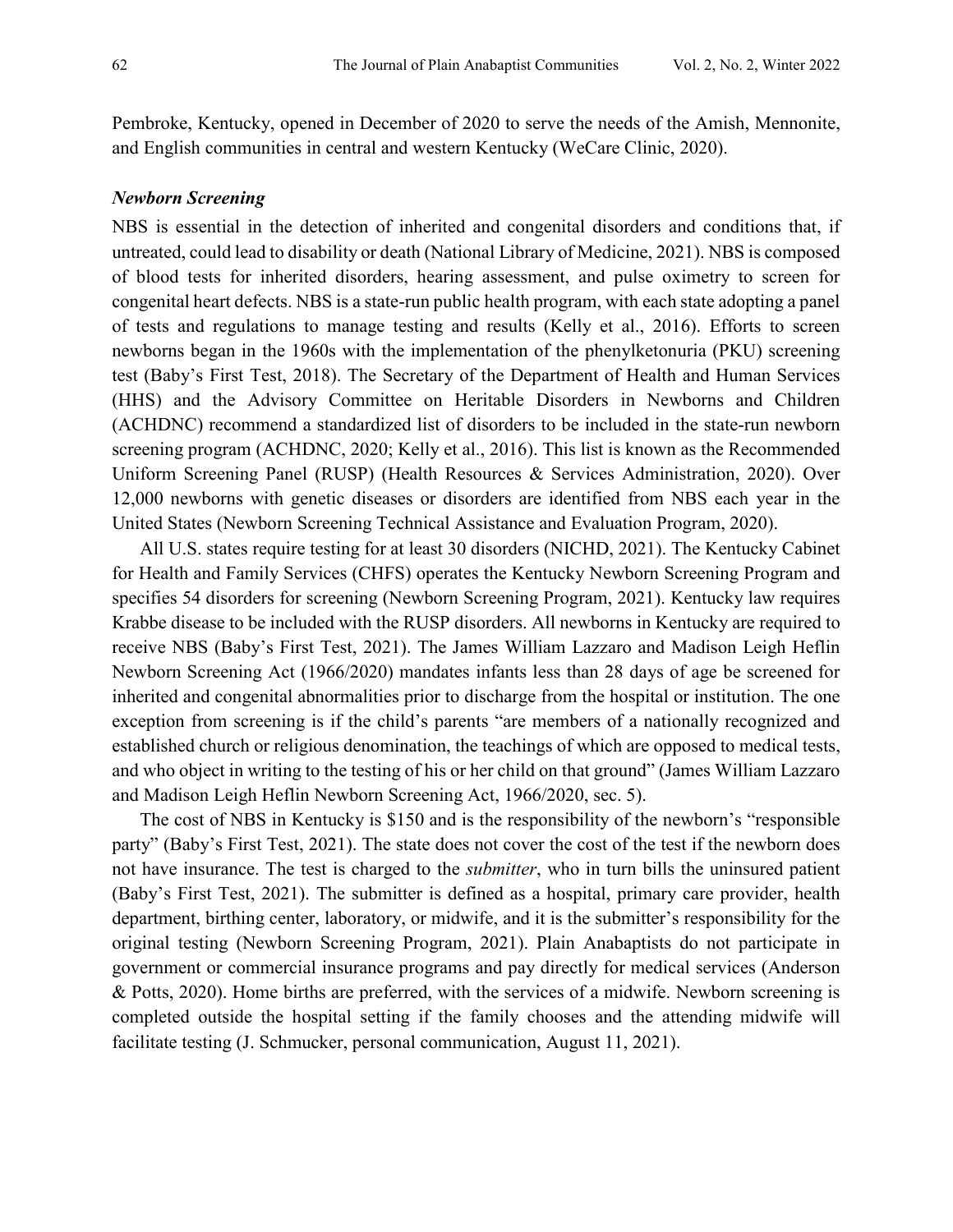# **Method**

The present study is a descriptive design utilizing a convenience sample of Amish and Mennonite households in Kentucky. Permission was obtained from Christine M. Seroogy, professor in the School of Medicine and Public Health at the University of Wisconsin-Madison, to utilize and revise the survey from the study "Cross-Sectional Survey on Newborn Screening in Wisconsin Amish and Mennonite Communities" (Sieren et al., 2016). The final questionnaire was modified with input from Amish and Mennonite insiders and consisted of 17 questions including yes or no, fill in the blank, Likert scale, and multiple choice. Demographic information was obtained by asking these questions: "What group are you a member of? (New Order Amish, Old Order Amish, Old Order Mennonite, Conservative Mennonite, or Other)"; "Do you have children?" "If yes, how many?"; "How many people live in your household?"; and "What is the name of the county in which you live?"<sup>[3](#page-4-0)</sup>

Approval was obtained from a university institutional review board. Completion and return of the questionnaire were considered implied consent.

### *Procedure*

The questionnaire, a letter from the WeCare Clinic chairman of the board, and an informed consent document were mailed to the 1,850 households on the mailing list maintained by the WeCare Clinic. Participants were asked to return the questionnaires to an anonymous box at the WeCare Clinic or to use the enclosed postage-paid envelope. A reminder to complete the questionnaire appeared in the newsletter. Expenses associated with printing and mailing were funded by the WeCare Clinic Board; Sigma Theta Tau International, Kappa Theta chapter; and the researchers. The data analysis was generated using SPSS software, version 27. Data was analyzed utilizing descriptive and inferential statistics.

# *Variables*

NBS was defined on the questionnaire as being "a series of tests (blood, hearing, and heart) that can detect treatable diseases in a newborn baby." The concept of knowledge of NBS was measured by the question "How much do you know about newborn screening?" The responses on a Likert scale ranged from 1 ("a lot") to 5 ("never heard of it"). The source of NBS knowledge was measured by the question "If you knew about one or more of these screenings, how did you learn about it (circle all that apply)?" The respondent choices included "midwife," "brochure," "family member," "community meeting," "another source," and "never heard of it."

#### **Results**

l

## *Sample Demographics*

Questionnaires were returned from 292 Kentucky Anabaptist households, for an approximate 16% rate of return, compared to a rate of about 25% from the original Wisconsin study (Sieren et al.,

<span id="page-4-0"></span><sup>&</sup>lt;sup>3</sup> Interested parties may contact the first author for a copy of the questionnaire used in this study.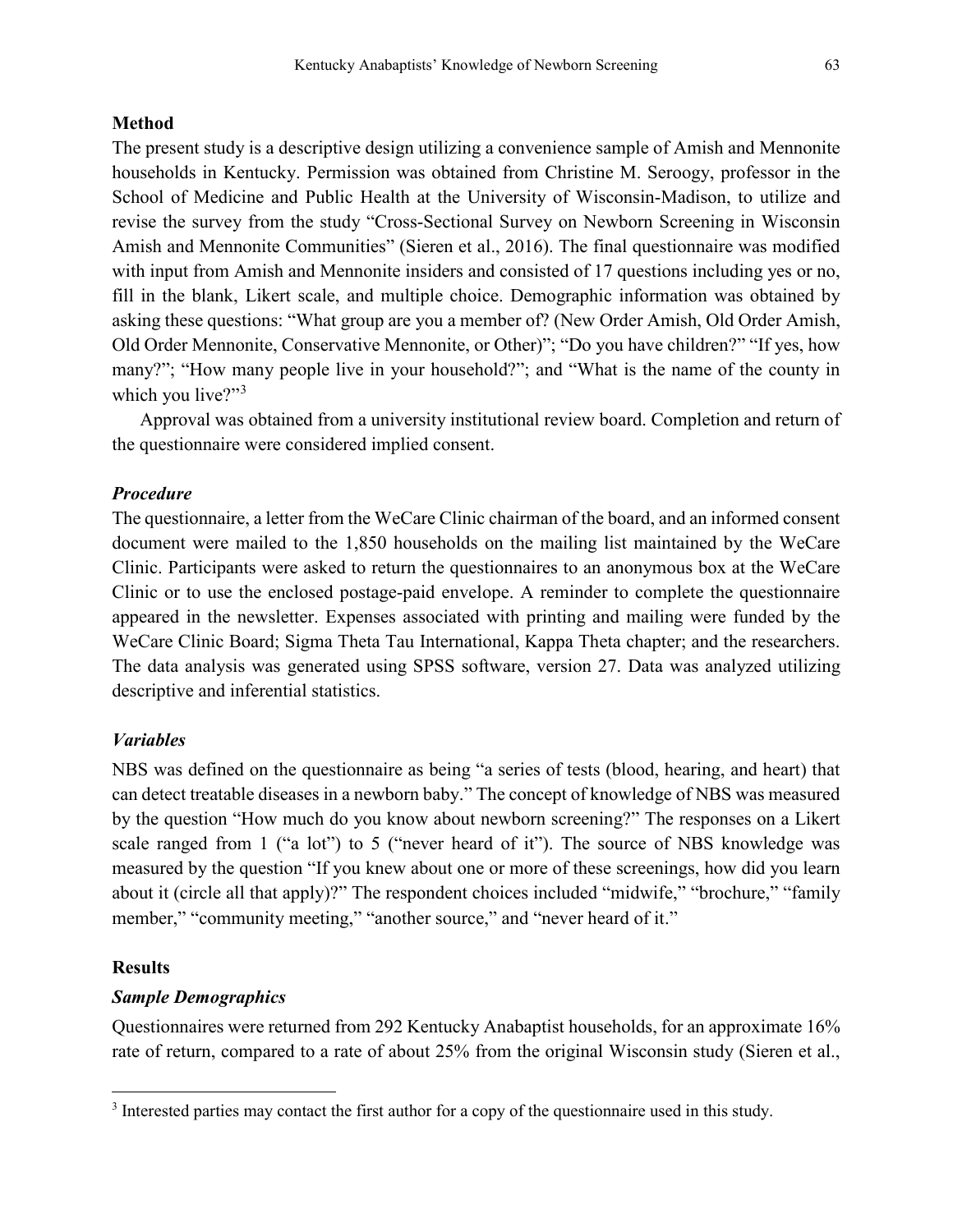2016). The largest percentage of respondents were Old Order Amish at 41.1%, and nearly all (96.2%) reported having children. See Table 1 for all sample demographics. Two-thirds of the 292 respondents live in six counties, as shown in Figure 1.

# **Table 1**

*Sample Demographics (N = 292)* 

|                          | n (%)      | Mean (SD) |
|--------------------------|------------|-----------|
| Anabaptist group         |            |           |
| Old Order Amish          | 120(41.1)  |           |
| Old Order Mennonite      | 105 (36.0) |           |
| Conservative Mennonite   | 52 (17.8)  |           |
| Other                    | 11(3.4)    |           |
| Reported having children | 281 (96.2) |           |
| Total number of children |            | 6.5(3.1)  |
| Live in household        |            | 6.9(3.0)  |

# **Figure 1**

# *Kentucky Counties with 10 or More Respondents*



# *Findings*

About 85.2% of respondents had at least "a little knowledge" of NBS, while 12.7 % had "no knowledge." Two percent of the respondents did not respond to the question. Only 6.8% respondents reported that they had "a lot of knowledge." Several respondents asked if NBS is the same as the PKU test, and several wondered what comprises assessment of the heart. A majority (79.9%) of the households reported that their children received some newborn screening tests. Nearly 56% of the responding households reported that all the children of the family received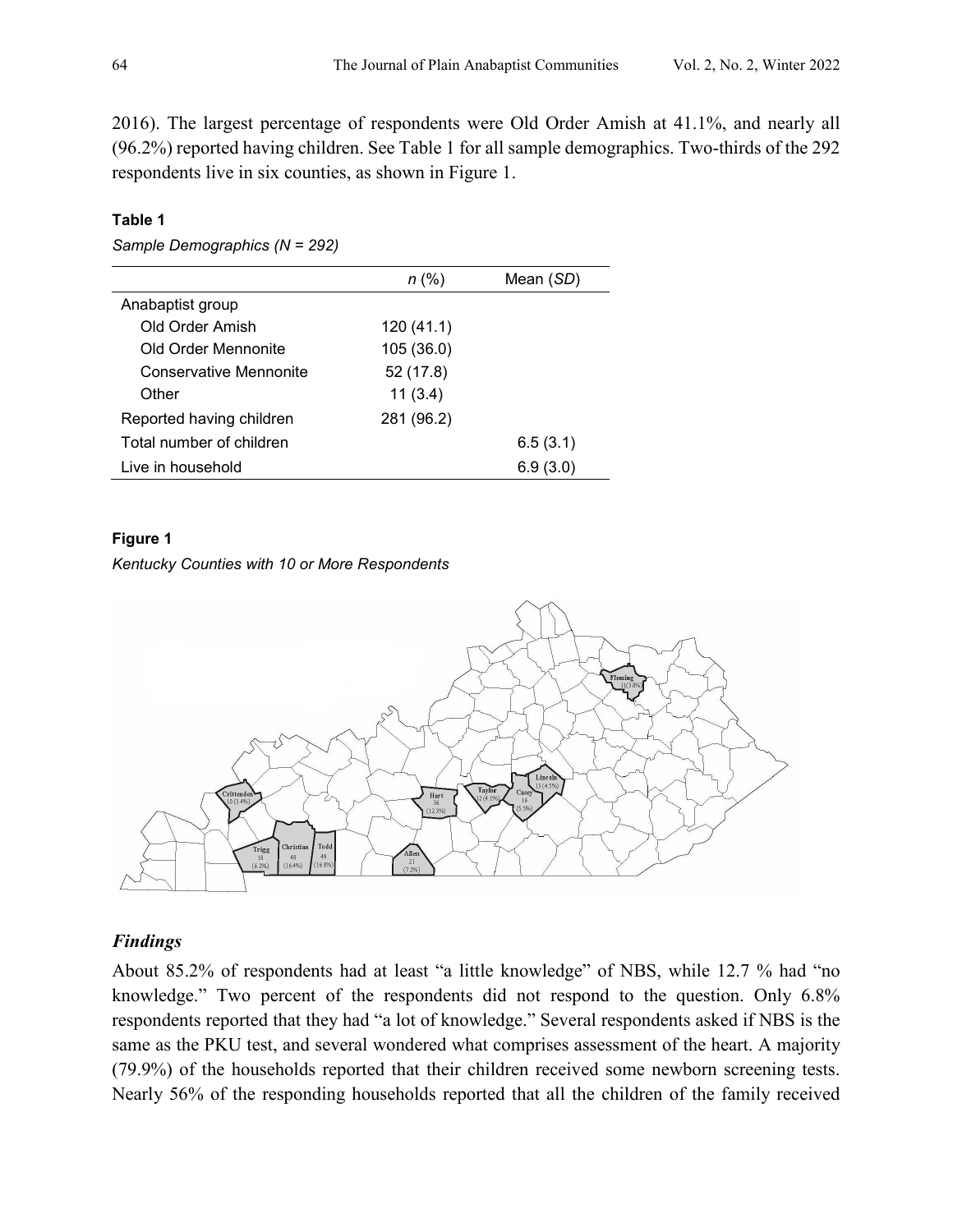NBS. A Pearson chi-square test of independence was performed to evaluate the relationship between knowledge of NBS and household children receiving NBS. This association was found to be significant,  $x^2(1, N = 268) = 70.54$ ,  $p = 5.001$ . The respondents with knowledge of NBS were more likely to have their children receive NBS. In fact, 100% of the children of those households who reported a lot of knowledge received NBS.

Respondents reported learning about newborn screenings from a variety of sources, including midwife (142), family member (66), brochure (55), community meeting (17), and other sources (73). As previously mentioned, Plain Anabaptist families prefer home births with a midwife present, and in this study, 1,109 (62.5%) children were born in the home and 665 (37.5%) were born in a hospital.

Respondents gave a variety of reasons for not participating in NBS. This question allowed multiple responses, and 56 reported that they "did not know about NBS" and 52 reported that "NBS was not offered by health care provider." Fourteen reported that travel for testing was too difficult, and eight said that NBS was too expensive.

### **Discussion**

The purpose of this study was to determine the knowledge of Kentucky Amish and Mennonites regarding NBS. The majority of respondents reported "some" knowledge of NBS; however, only a small number reported "a lot" of knowledge. A previous study by Sieren et al. (2016) noted that the majority of Wisconsin Amish and Mennonites reported "some" or "a lot" of knowledge regarding NBS. Further indications of respondents' knowledge level included their question if NBS is the same as the PKU test and their belief that they did not need NBS if they have no family history of genetic conditions or if the newborn appears healthy.

Additional research utilizing focus groups and key informant interviews is needed to determine the details of Plain Anabaptist knowledge and possible objections to newborn screening tests. Focus groups and key informant interviews will allow the researcher to answer questions related to what is known and why it is important.

The most common source of information regarding NBS was a midwife. This is consistent with the findings of Sieren et al. (2016), who found that the majority of Wisconsin Amish and Mennonite communities reported that their source of NBS information was a midwife. Although a midwife was reported as the most common source of information regarding NBS in the current study, several respondents reported that NBS was not offered by their provider. It is also noted that the majority of Anabaptist children in this study were born at home, where childbirth is overseen by the midwife and NBS is not required by law. All children born to parents who self-reported *a lot* of knowledge regarding NBS received the screening, indicating that education of Anabaptist parents may improve NBS rates.

The support of the WeCare Clinic board of directors and staff potentially improved the survey response rates. These results are not generalizable to all Plain Anabaptists, as the survey was only sent to households included in the WeCare Clinic mailing list, and a vast majority of the respondents resided in Kentucky.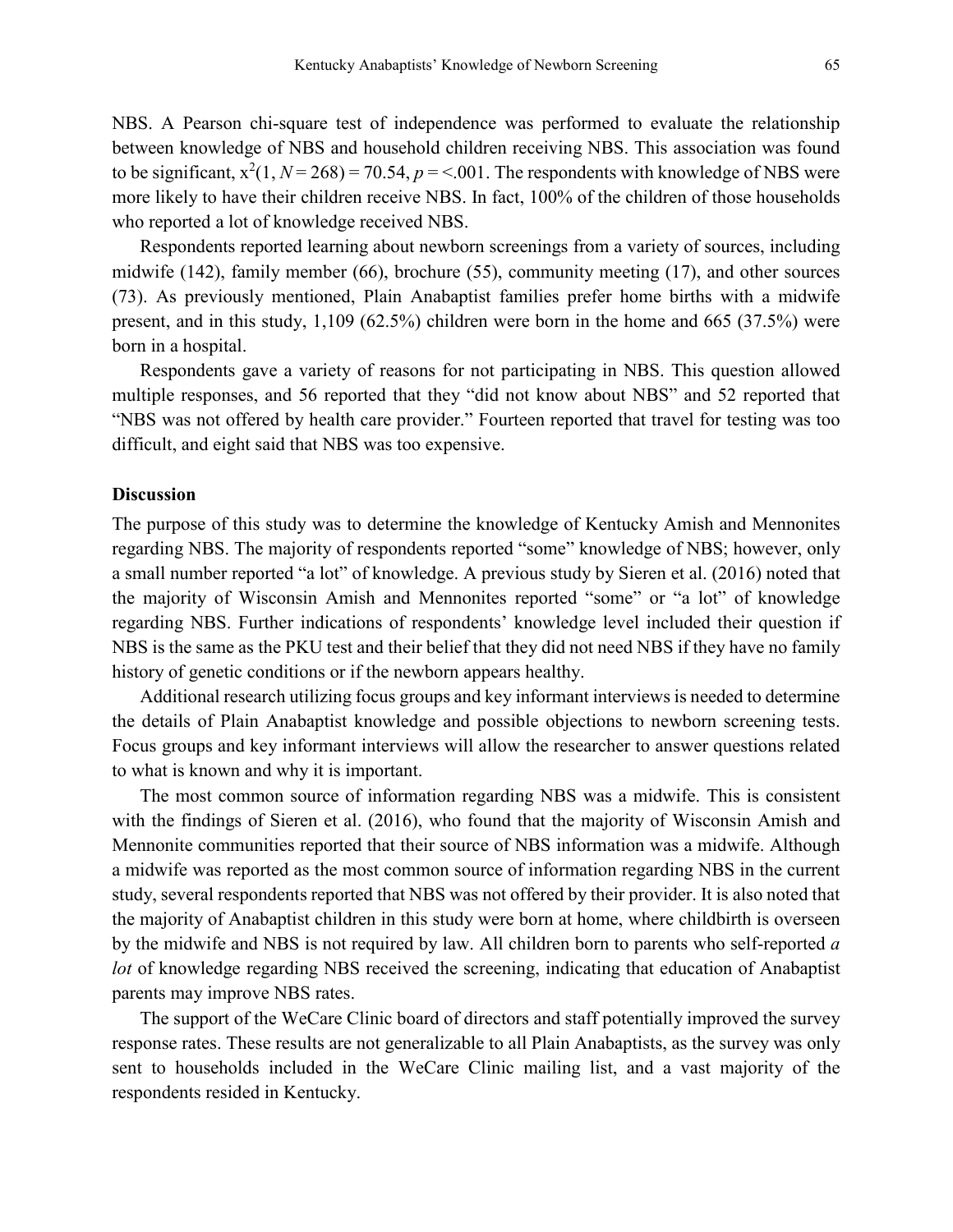These study results demonstrate a need for additional community education regarding NBS. Families would benefit from education on the purpose of NBS and its components. The study also revealed that most of the respondents received NBS information from their midwife. Hence, the education of midwives regarding the importance of NBS is essential. Development and implementation of an educational program for midwives is planned as well as an informational pamphlet to be placed at the WeCare Clinic and included in the statewide newsletter. Future studies to evaluate the effectiveness of this intervention would be beneficial for other Plain Anabaptist communities.

Access to care and testing is a critical issue. The WeCare Clinic was established for the community to care for those with genetic disease and disability. Additional future research should include determining which Anabaptists utilize the WeCare Clinic and NBS. Travel distance is a deterrent to care. As the clinic is located in the Pennyrile (western) region of Kentucky, do the Anabaptists in distant areas of the state utilize the clinic? Are they hesitant to have newborn screening performed because the genetic clinic is not accessible due to travel?

# **Conclusion**

Timely NBS and intervention for affected newborns is paramount for the Plain Anabaptist community due to the increased risk of recessive genetic disease. Many Anabaptists are unaware of the risk and are hesitant to "look for trouble." Additional research and interventions to educate Anabaptists about the risk of not receiving NBS and the availability of resources would benefit all Anabaptists.

# **References**

- Advisory Committee on Heritable Disorders in Newborns and Children (2020, February). *Recommended uniform screening panel.* Health Resources & Services Administration. <https://www.hrsa.gov/advisory-committees/heritable-disorders/rusp/index.html>
- Anderson, C., & Potts, L. (2020). The Amish health culture and culturally sensitive health services: An exhaustive narrative review. *Social Science & Medicine 265*, 113466, 1–13. <https://doi.org/10.1016/j.socscimed.2020.113466>
- Baby's First Test (2018, October 12). *Newborn Screening 101.*  <https://www.babysfirsttest.org/newborn-screening/screening-101>
- Baby's First Test (2021). *Kentucky*. Retrieved November 25, 2021, from <https://www.babysfirsttest.org/newborn-screening/states/kentucky>
- Brennan, J. (2018, March 13). *Comparison of the bottleneck effect and the founder effect.*  Sciencing.<https://sciencing.com/comparison-bottleneck-effect-founder-effect-5188.html>
- Donnermeyer, J. F. (2021). How do I count thee? Various angles for examining the doubling times of the Amish. *Journal of Plain Anabaptist Communities*, *1*(2), 104–125. <https://doi.org/10.18061/jpac.v1i2.7990>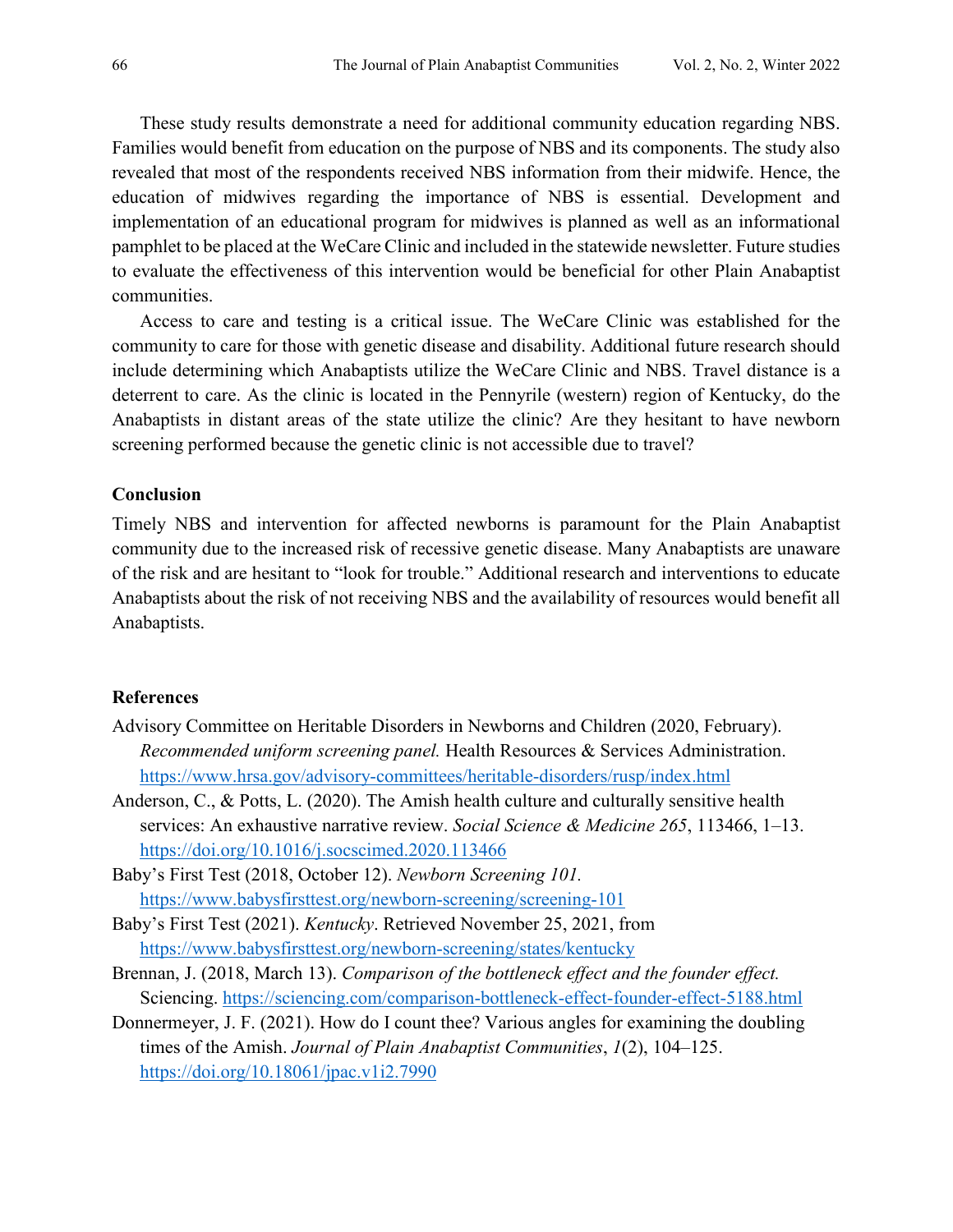- Donnermeyer, J. F., & Anderson, C. (2014). The growth of Amish and Plain Anabaptists in Kentucky. *Journal of Amish and Plain Anabaptist Studies*, *2*(2), 215–244. <https://doi.org/10.18061/1811/63996>
- Donnermeyer, J. F., & Luthy, D. (2013). Amish settlements across America: 2013. *Journal of Amish and Plain Anabaptist Studies*, *1*(2), 107–129.<https://doi.org/10.18061/1811/57700>
- Frazier, D. M., Allgeier, C., Homer, C., Marriage, B. J., Ogata, B., Rohr, F., Splett, P. L., Stembridge, A., & Singh, R. H. (2014). Nutrition management guideline for maple syrup urine disease: An evidence- and consensus-based approach. *Molecular Genetics and Metabolism*, *112*(3), 210–217.<https://doi.org/10.1016/j.ymgme.2014.05.006>
- Grace, T. S. (2017, October 3). Fairview site of new genetic disorders clinic opening 2018. *Kentucky New Era.* [https://www.kentuckynewera.com/news/article\\_a81400ce-a8bf-11e7](https://www.kentuckynewera.com/news/article_a81400ce-a8bf-11e7-b800-b30b697c472f.html) [b800-b30b697c472f.html](https://www.kentuckynewera.com/news/article_a81400ce-a8bf-11e7-b800-b30b697c472f.html)
- Health Resources & Services Administration (2020, February). *Recommended Uniform Screening Panel*. [https://www.hrsa.gov/advisory-committees/heritable](https://www.hrsa.gov/advisory-committees/heritable-disorders/rusp/index.html)[disorders/rusp/index.html](https://www.hrsa.gov/advisory-committees/heritable-disorders/rusp/index.html)
- Hendricks, M. (1994, November). A doctor who makes barn calls. *Johns Hopkins Magazine.* <https://pages.jh.edu/jhumag/1194web/barndoc.html>
- Hunt, M. L., Jones, M. S., Main, M. E., Carter, D., Cary, K., & Hall, M. D. (2018). Genetic medical clinic in Kentucky: A needs assessment of Anabaptist households. *Journal of Amish and Plain Anabaptist Studies*, *6*(2), 159–173.<https://doi.org/10.18061/1811/87097>
- James William Lazzaro and Madison Leigh Heflin Newborn Screening Act, KRS 214.155 (1966/2020).<https://apps.legislature.ky.gov/law/statutes/statute.aspx?id=50206>
- Kelly, N., Makarem, D. C., & Wasserstein, M. P. (2016, June). Screening of newborns for disorders with high benefit-risk ratios should be mandatory. *Journal of Law, Medicine & Ethics*, *44*(2), 231–240.<https://doi.org/10.1177/1073110516654133>
- Kraybill, D. B., Johnson-Weiner, K. M., & Nolt, S. M. (2013). *The Amish*. Johns Hopkins University Press.
- Lopes, F. L., Hou, L., Boldt, A. B. W., Kassem, L., Alves, V. M., Nardi, A. E., & McMahon, F. J. (2016, Spring). Finding rare, disease associated variants in isolated groups: Potential advantages of Mennonite populations. *Human Biology*, *88*(2), 109–120. <https://doi.org/10.13110/humanbiology.88.2.0109>
- Morton, D. H., Morton, C. S., Strauss, K. A., Robinson, D. L., Puffenberger, E. G., Hedrickson, C., & Kelley, R. I. (2003). Pediatric medicine and the genetic disorders of the Amish and Mennonite people of Pennsylvania. *American Journal of Medical Genetics Part C: Seminars in Medical Genetics*, *121C*(1), 5–17.<https://doi.org/10.1002/ajmg.c.20002>
- National Library of Medicine. (2021, June 15). *Newborn screening.* MedlinePlus. [https:/'/medlineplus.gov/newbornscreening.html](https://medlineplus.gov/newbornscreening.html)
- National Organization for Rare Disorders. (2020). *Maple syrup urine disease*. <https://rarediseases.org/rare-diseases/maple-syrup-urine-disease/>